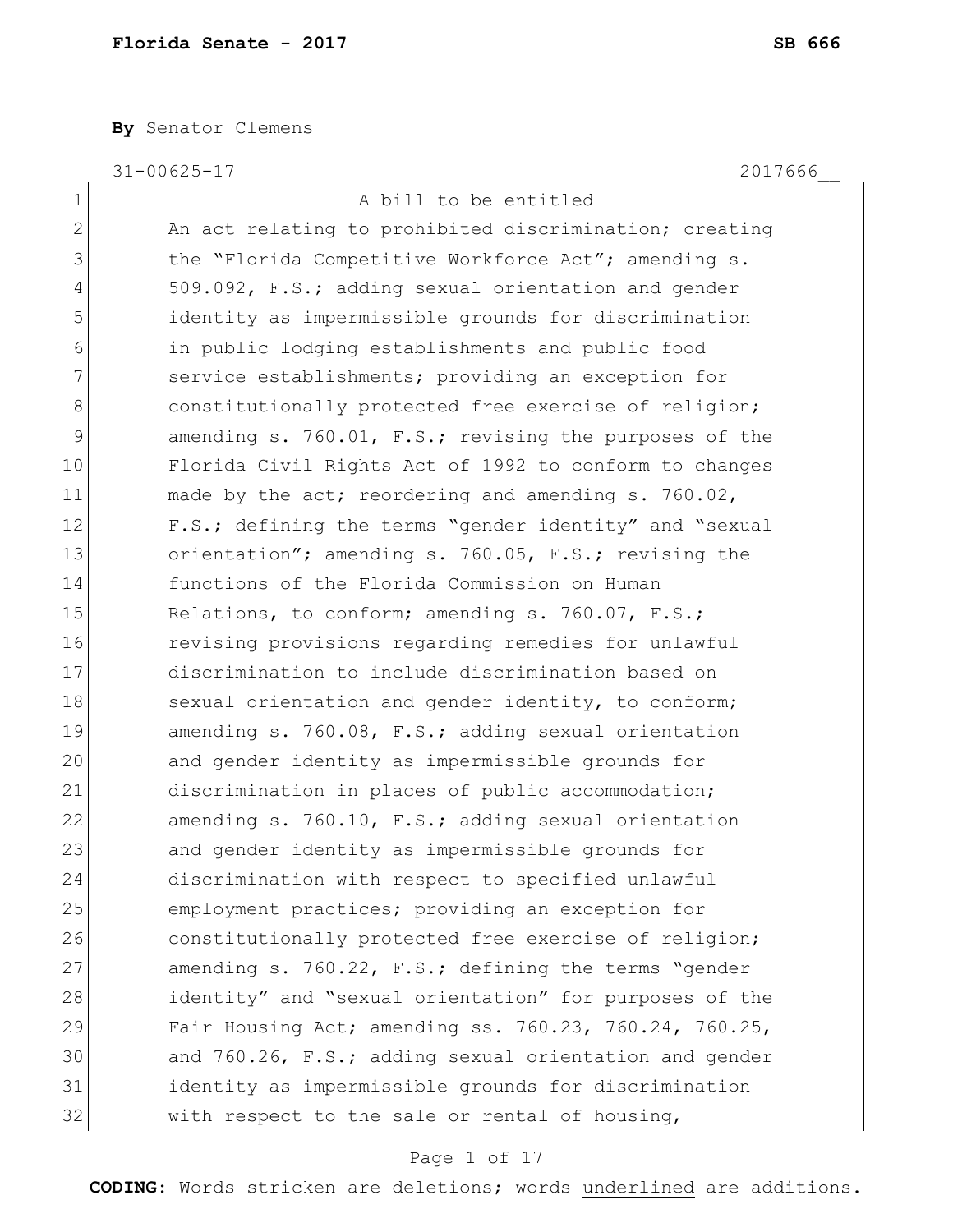|    | $31 - 00625 - 17$<br>2017666                                     |
|----|------------------------------------------------------------------|
| 33 | provision of brokerage services, financing of housing            |
| 34 | or in residential real estate transactions, and land             |
| 35 | use decisions and in permitting of development,                  |
| 36 | respectively; amending s. 760.29, F.S.; revising an              |
| 37 | exemption from the Fair Housing Act regarding the                |
| 38 | appraisal of real property, to conform; amending s.              |
| 39 | 760.60, F.S.; adding sexual orientation and gender               |
| 40 | identity as impermissible grounds for discrimination             |
| 41 | with respect to practices of certain clubs; amending             |
| 42 | s. 419.001, F.S.; conforming a cross-reference;                  |
| 43 | providing an effective date.                                     |
| 44 |                                                                  |
| 45 | Be It Enacted by the Legislature of the State of Florida:        |
| 46 |                                                                  |
| 47 | Section 1. This act may be cited as the "Florida                 |
| 48 | Competitive Workforce Act."                                      |
| 49 | Section 2. Section 509.092, Florida Statutes, is amended to      |
| 50 | read:                                                            |
| 51 | 509.092 Public lodging establishments and public food            |
| 52 | service establishments; rights as private enterprises.-          |
| 53 | (1) Public lodging establishments and public food service        |
| 54 | establishments are private enterprises, and the operator has the |
| 55 | right to refuse accommodations or service to any person who is   |
| 56 | objectionable or undesirable to the operator, but such refusal   |
| 57 | may not be based upon race, creed, color, sex, pregnancy,        |
| 58 | physical disability, sexual orientation, gender identity, or     |
| 59 | national origin.                                                 |
| 60 | (2) A person aggrieved by a violation of this section or a       |
| 61 | violation of a rule adopted under this section has a right of    |
|    |                                                                  |

# Page 2 of 17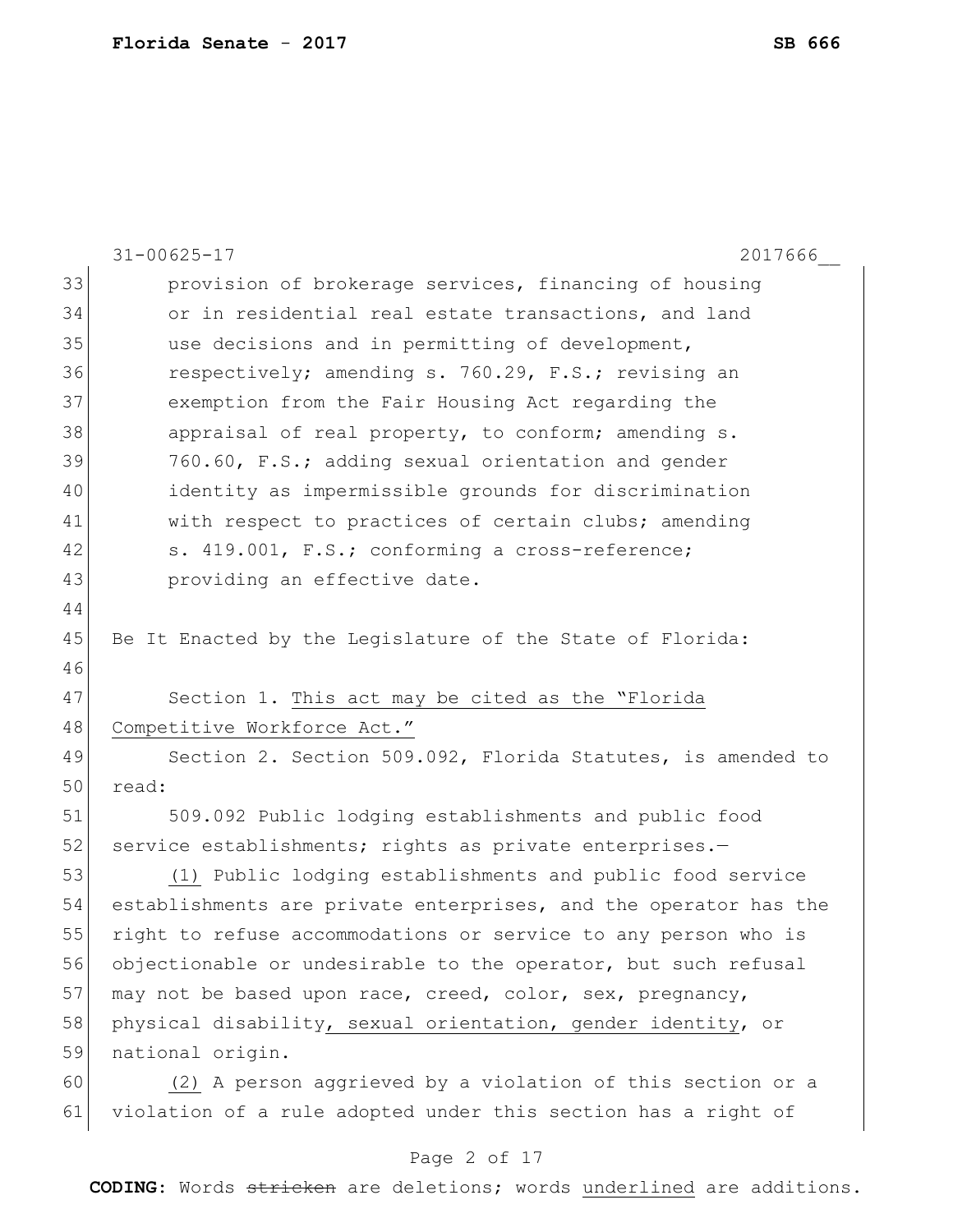|    | 2017666<br>$31 - 00625 - 17$                                     |
|----|------------------------------------------------------------------|
| 62 | action pursuant to s. 760.11.                                    |
| 63 | (3) This section does not limit the free exercise of             |
| 64 | religion guaranteed by the United States Constitution and the    |
| 65 | State Constitution.                                              |
| 66 | Section 3. Subsection (1) of section 760.01, Florida             |
| 67 | Statutes, is republished, and subsection (2) of that section is  |
| 68 | amended, to read:                                                |
| 69 | 760.01 Purposes; construction; title.-                           |
| 70 | (1) Sections $760.01 - 760.11$ and $509.092$ shall be cited as   |
| 71 | the "Florida Civil Rights Act of 1992."                          |
| 72 | (2) The general purposes of the Florida Civil Rights Act of      |
| 73 | 1992 are to secure for all individuals within the state freedom  |
| 74 | from discrimination because of race, color, religion, sex,       |
| 75 | pregnancy, national origin, age, sexual orientation, gender      |
| 76 | identity, handicap, or marital status and thereby to protect     |
| 77 | their interest in personal dignity, to make available to the     |
| 78 | state their full productive capacities, to secure the state      |
| 79 | against domestic strife and unrest, to preserve the public       |
| 80 | safety, health, and general welfare, and to promote the          |
| 81 | interests, rights, and privileges of individuals within the      |
| 82 | state.                                                           |
| 83 | Section 4. Section 760.02, Florida Statutes, is reordered        |
| 84 | and amended to read:                                             |
| 85 | 760.02 Definitions.-For the purposes of ss. 760.01-760.11        |
| 86 | and 509.092, the term:                                           |
| 87 | $(7)$ $(1)$ "Florida Civil Rights Act of 1992" means ss. 760.01- |
| 88 | 760.11 and 509.092.                                              |
| 89 | (2) "Commission" means the Florida Commission on Human           |
| 90 | Relations created by s. 760.03.                                  |

# Page 3 of 17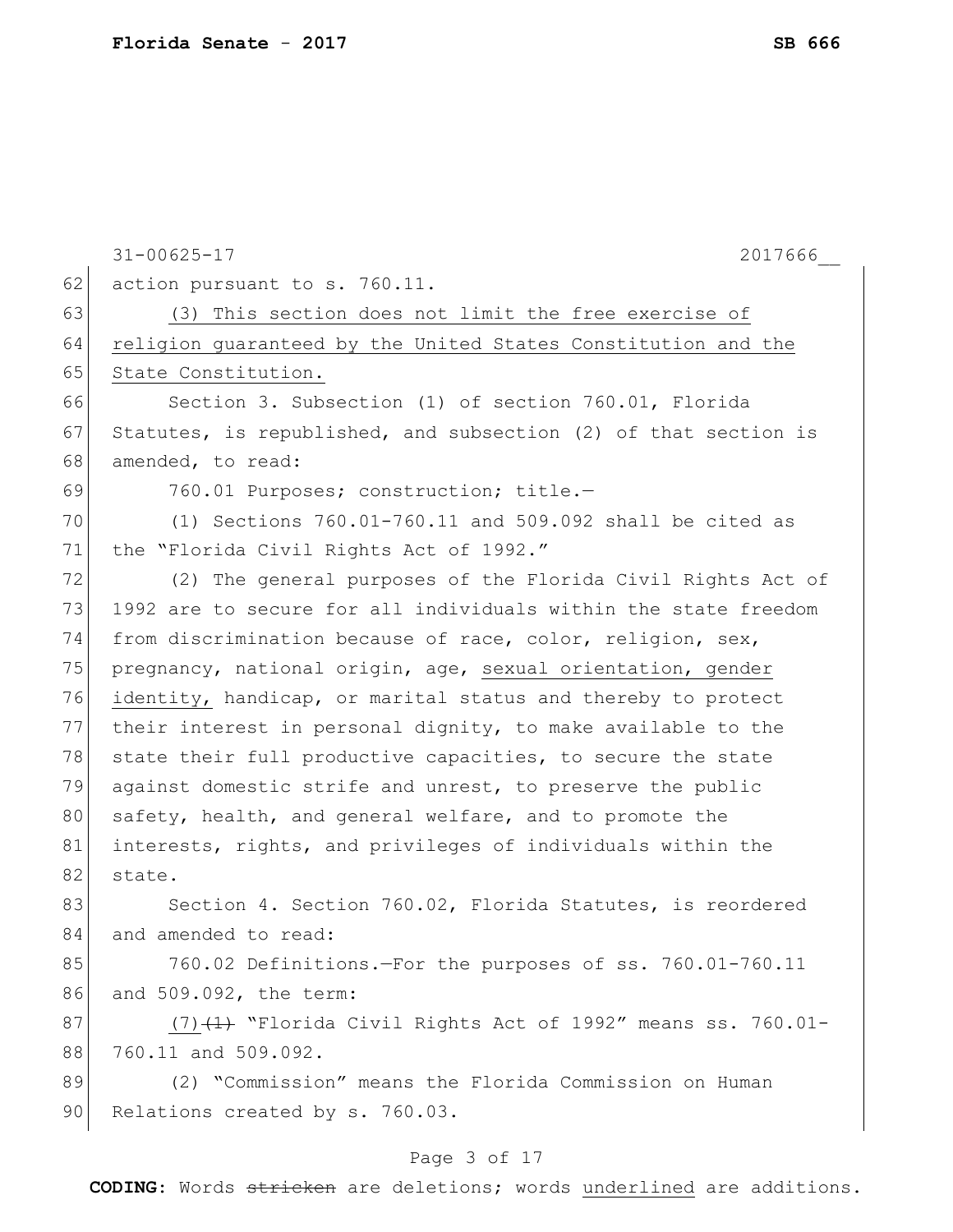|     | $31 - 00625 - 17$<br>2017666                                     |
|-----|------------------------------------------------------------------|
| 91  | (3) "Commissioner" or "member" means a member of the             |
| 92  | commission.                                                      |
| 93  | (4) "Discriminatory practice" means any practice made            |
| 94  | unlawful by the Florida Civil Rights Act of 1992.                |
| 95  | $(10)$ $(5)$ "National origin" includes ancestry.                |
| 96  | $(11)$ (6) "Person" includes an individual, association,         |
| 97  | corporation, joint apprenticeship committee, joint-stock         |
| 98  | company, labor union, legal representative, mutual company,      |
| 99  | partnership, receiver, trust, trustee in bankruptcy, or          |
| 100 | unincorporated organization; any other legal or commercial       |
| 101 | entity; the state; or any governmental entity or agency.         |
| 102 | $(5)$ +7+ "Employer" means any person employing 15 or more       |
| 103 | employees for each working day in each of 20 or more calendar    |
| 104 | weeks in the current or preceding calendar year, and any agent   |
| 105 | of such a person.                                                |
| 106 | $(6)$ +8) "Employment agency" means any person regularly         |
| 107 | undertaking, with or without compensation, to procure employees  |
| 108 | for an employer or to procure for employees opportunities to     |
| 109 | work for an employer, and includes an agent of such a person.    |
| 110 | (8) "Gender identity" means gender-related identity,             |
| 111 | appearance, or behavior, regardless of whether such gender-      |
| 112 | related identity, appearance, or behavior is different from that |
| 113 | traditionally associated with the person's physiology or         |
| 114 | assigned sex at birth, and which gender-related identity can be  |
| 115 | shown by the person providing evidence, including, but not       |
| 116 | limited to:                                                      |
| 117 | (a) Medical history, care, or treatment of the gender-           |
| 118 | related identity;                                                |
| 119 | (b) Consistent and uniform assertion of the gender-related       |

# Page 4 of 17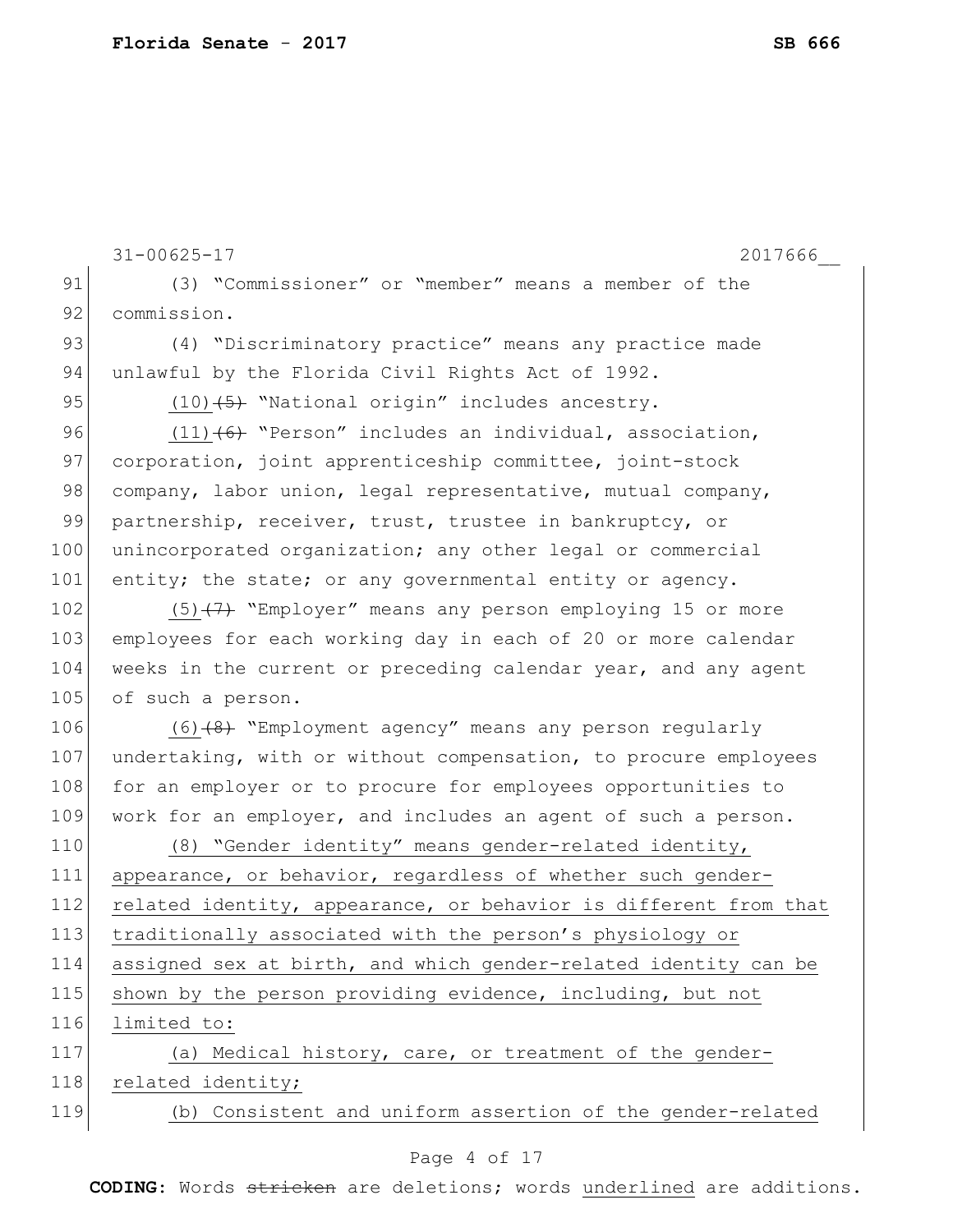| 120 | $31 - 00625 - 17$<br>2017666                                     |
|-----|------------------------------------------------------------------|
|     | identity; or                                                     |
| 121 | (c) Other evidence that the gender-related identity is a         |
| 122 | sincerely held part of a person's core identity and is not being |
| 123 | asserted for an improper purpose.                                |
| 124 | (9) "Labor organization" means any organization which            |
| 125 | exists for the purpose, in whole or in part, of collective       |
| 126 | bargaining or of dealing with employers concerning grievances,   |
| 127 | terms or conditions of employment, or other mutual aid or        |
| 128 | protection in connection with employment.                        |
| 129 | $(1)$ $(10)$ "Aggrieved person" means any person who files a     |
| 130 | complaint with the Florida Commission on Human Relations         |
| 131 | Commission.                                                      |
| 132 | $(12)$ $(11)$ "Public accommodations" means places of public     |
| 133 | accommodation, lodgings, facilities principally engaged in       |
| 134 | selling food for consumption on the premises, gasoline stations, |
| 135 | places of exhibition or entertainment, and other covered         |
| 136 | establishments. Each of the following establishments which       |
| 137 | serves the public is a place of public accommodation within the  |
| 138 | meaning of this section:                                         |
| 139 | (a) Any inn, hotel, motel, or other establishment that           |
| 140 | which provides lodging to transient quests, other than an        |
| 141 | establishment located within a building that which contains not  |
| 142 | more than four rooms for rent or hire and that which is actually |
| 143 | occupied by the proprietor of such establishment as his or her   |
| 144 | residence.                                                       |
| 145 | (b) Any restaurant, cafeteria, lunchroom, lunch counter,         |
| 146 | soda fountain, or other facility principally engaged in selling  |

147 food for consumption on the premises, including, but not limited  $148$  to, any such facility located on the premises of any retail

### Page 5 of 17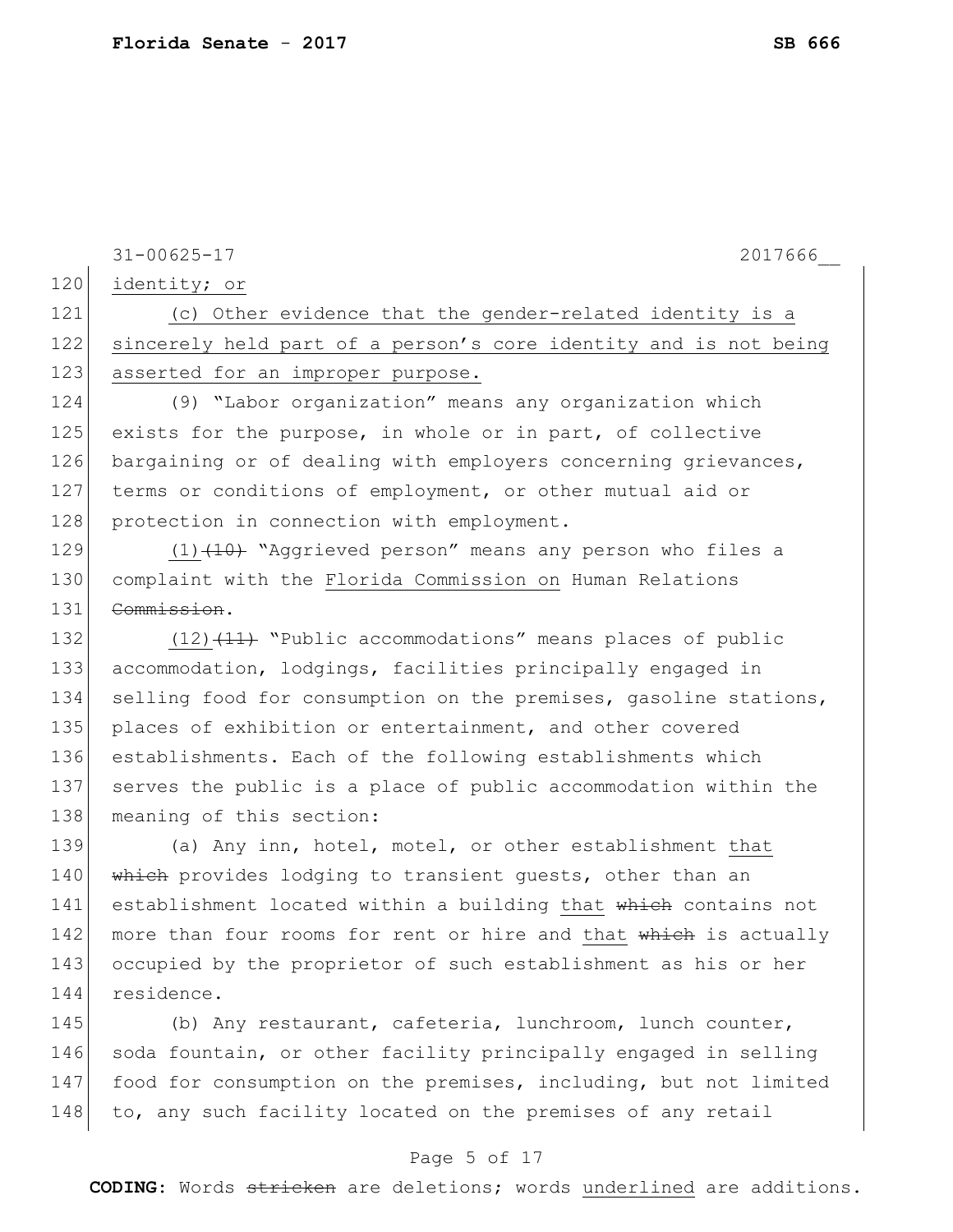31-00625-17 2017666\_\_ 149 establishment, or any gasoline station. 150 (c) Any motion picture theater, theater, concert hall, 151 sports arena, stadium, or other place of exhibition or 152 entertainment. 153 (d) Any establishment that which is physically located 154 within the premises of any establishment otherwise covered by 155 this subsection, or within the premises of which is physically 156 located any such covered establishment, and that which holds 157 itself out as serving patrons of such covered establishment. 158 (13) "Sexual orientation" means an individual's 159 heterosexuality, homosexuality, or bisexuality. 160 Section 5. Section 760.05, Florida Statutes, is amended to 161 read: 162 760.05 Functions of the commission.—The commission shall 163 promote and encourage fair treatment and equal opportunity for 164 all persons regardless of race, color, religion, sex, pregnancy, 165 national origin, age, sexual orientation, gender identity, 166 handicap, or marital status and mutual understanding and respect 167 among all members of society. The commission all economic, 168 social, racial, religious, and ethnic groups; and shall endeavor 169 to eliminate discrimination against, and antagonism between, 170 persons on the basis of race, color, religion, sex, pregnancy, 171 national origin, age, sexual orientation, gender identity, 172 handicap, or marital status religious, racial, and ethnic groups 173 and their members. 174 Section 6. Section 760.07, Florida Statutes, is amended to  $175$  read: 176 760.07 Remedies for unlawful discrimination.—Any violation 177 of any state law Florida statute making unlawful discrimination

#### Page 6 of 17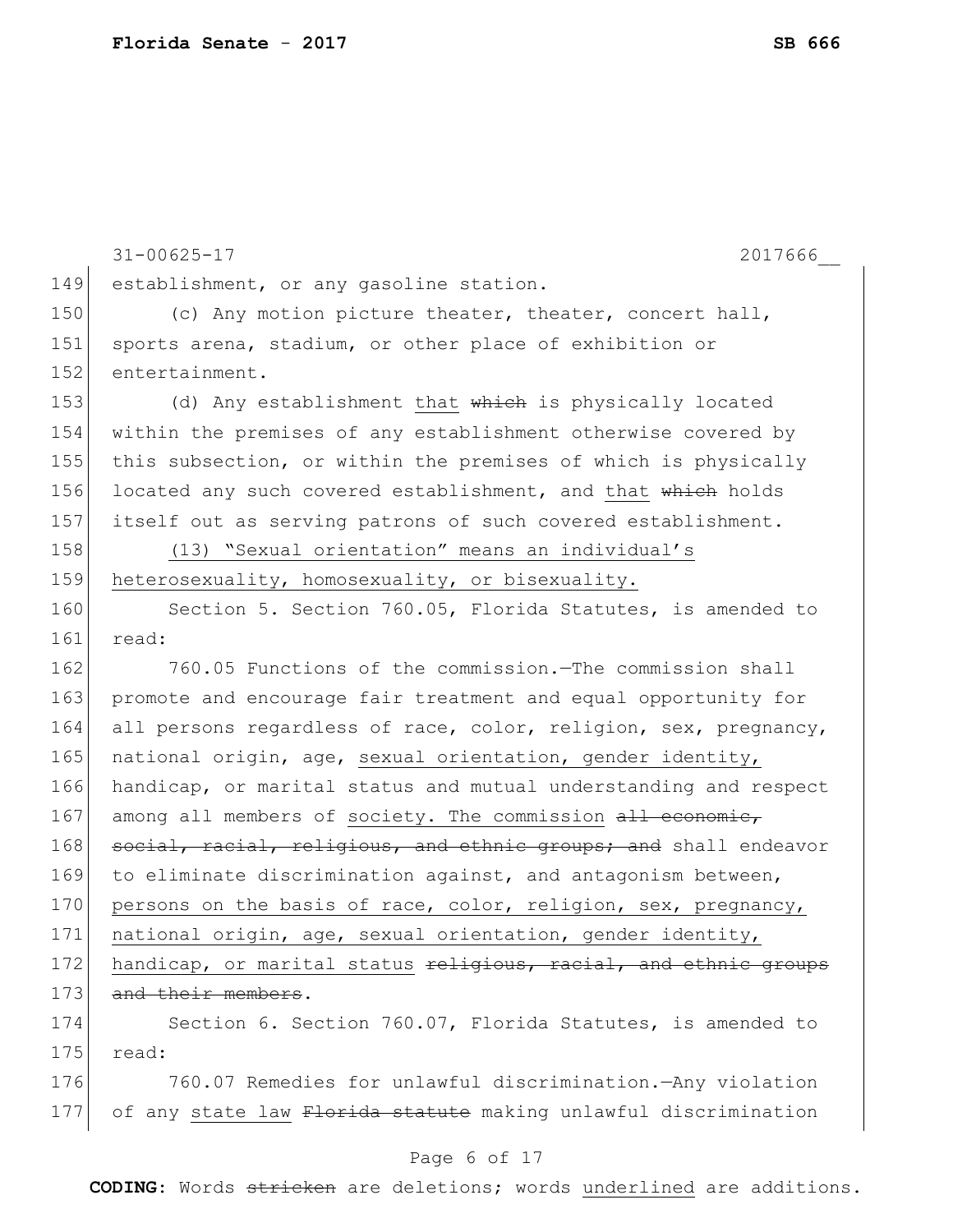|     | $31 - 00625 - 17$<br>2017666                                     |
|-----|------------------------------------------------------------------|
| 178 | because of race, color, religion, gender, pregnancy, national    |
| 179 | origin, age, sexual orientation, gender identity, handicap, or   |
| 180 | marital status in the areas of education, employment, housing,   |
| 181 | or public accommodations gives rise to a cause of action for all |
| 182 | relief and damages described in s. 760.11(5), unless greater     |
| 183 | damages are expressly provided for. If the statute prohibiting   |
| 184 | unlawful discrimination provides an administrative remedy, the   |
| 185 | action for equitable relief and damages provided for in this     |
| 186 | section may be initiated only after the plaintiff has exhausted  |
| 187 | his or her administrative remedy. The term "public               |
| 188 | accommodations" does not include lodge halls or other similar    |
| 189 | facilities of private organizations which are made available for |
| 190 | public use occasionally or periodically. The right to trial by   |
| 191 | jury is preserved in any case in which the plaintiff is seeking  |
| 192 | actual or punitive damages.                                      |
| 193 | Section 7. Section 760.08, Florida Statutes, is amended to       |
| 194 | read:                                                            |
| 195 | 760.08 Discrimination in places of public accommodation.-        |
| 196 | All persons are entitled to the full and equal enjoyment of the  |
| 197 | goods, services, facilities, privileges, advantages, and         |
| 198 | accommodations of any place of public accommodation without      |
| 199 | discrimination or segregation on the ground of race, color,      |
| 200 | national origin, sex, sexual orientation, gender identity,       |
| 201 | pregnancy, handicap, familial status, or religion.               |

202 Section 8. Subsections (1) and (2), paragraphs (a) and (b) 203 of subsection  $(3)$ , subsections  $(4)$ ,  $(5)$ , and  $(6)$ , paragraph  $(a)$ 204 of subsection (8), and subsection (9) of section 760.10, Florida 205 Statutes, are amended, and subsection  $(10)$  of that section is 206 republished, to read:

# Page 7 of 17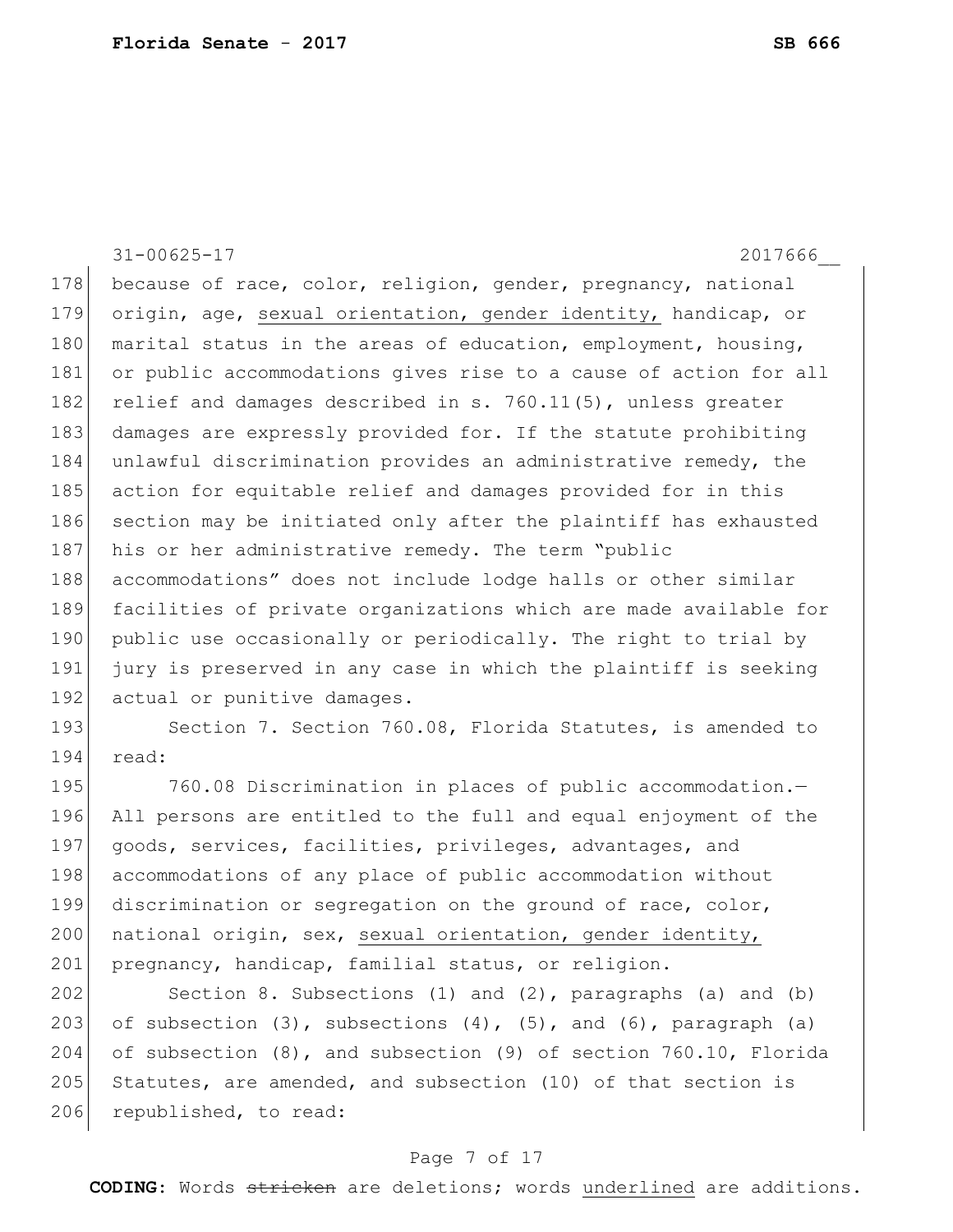|     | $31 - 00625 - 17$<br>2017666                                     |
|-----|------------------------------------------------------------------|
| 207 | 760.10 Unlawful employment practices.-                           |
| 208 | (1) It is an unlawful employment practice for an employer:       |
| 209 | (a) To discharge or to fail or refuse to hire any                |
| 210 | individual, or otherwise to discriminate against any individual  |
| 211 | with respect to compensation, terms, conditions, or privileges   |
| 212 | of employment, because of such individual's race, color,         |
| 213 | religion, sex, pregnancy, national origin, age, sexual           |
| 214 | orientation, gender identity, handicap, or marital status.       |
| 215 | (b) To limit, segregate, or classify employees or                |
| 216 | applicants for employment in any way that which would deprive or |
| 217 | tend to deprive any individual of employment opportunities, or   |
| 218 | adversely affect any individual's status as an employee, because |
| 219 | of such individual's race, color, religion, sex, pregnancy,      |
| 220 | national origin, age, sexual orientation, gender identity,       |
| 221 | handicap, or marital status.                                     |
| 222 | (2) It is an unlawful employment practice for an employment      |
| 223 | agency to fail or refuse to refer for employment, or otherwise   |
| 224 | to discriminate against, any individual because of race, color,  |
| 225 | religion, sex, pregnancy, national origin, age, sexual           |
| 226 | orientation, gender identity, handicap, or marital status or to  |
| 227 | classify or refer for employment any individual on the basis of  |
| 228 | race, color, religion, sex, pregnancy, national origin, age,     |
| 229 | sexual orientation, gender identity, handicap, or marital        |
| 230 | status.                                                          |
| 231 | (3) It is an unlawful employment practice for a labor            |
| 232 | organization:                                                    |

233 (a) To exclude or to expel from its membership, or 234 otherwise to discriminate against, any individual because of 235  $r$ ace, color, religion, sex, pregnancy, national origin, age,

### Page 8 of 17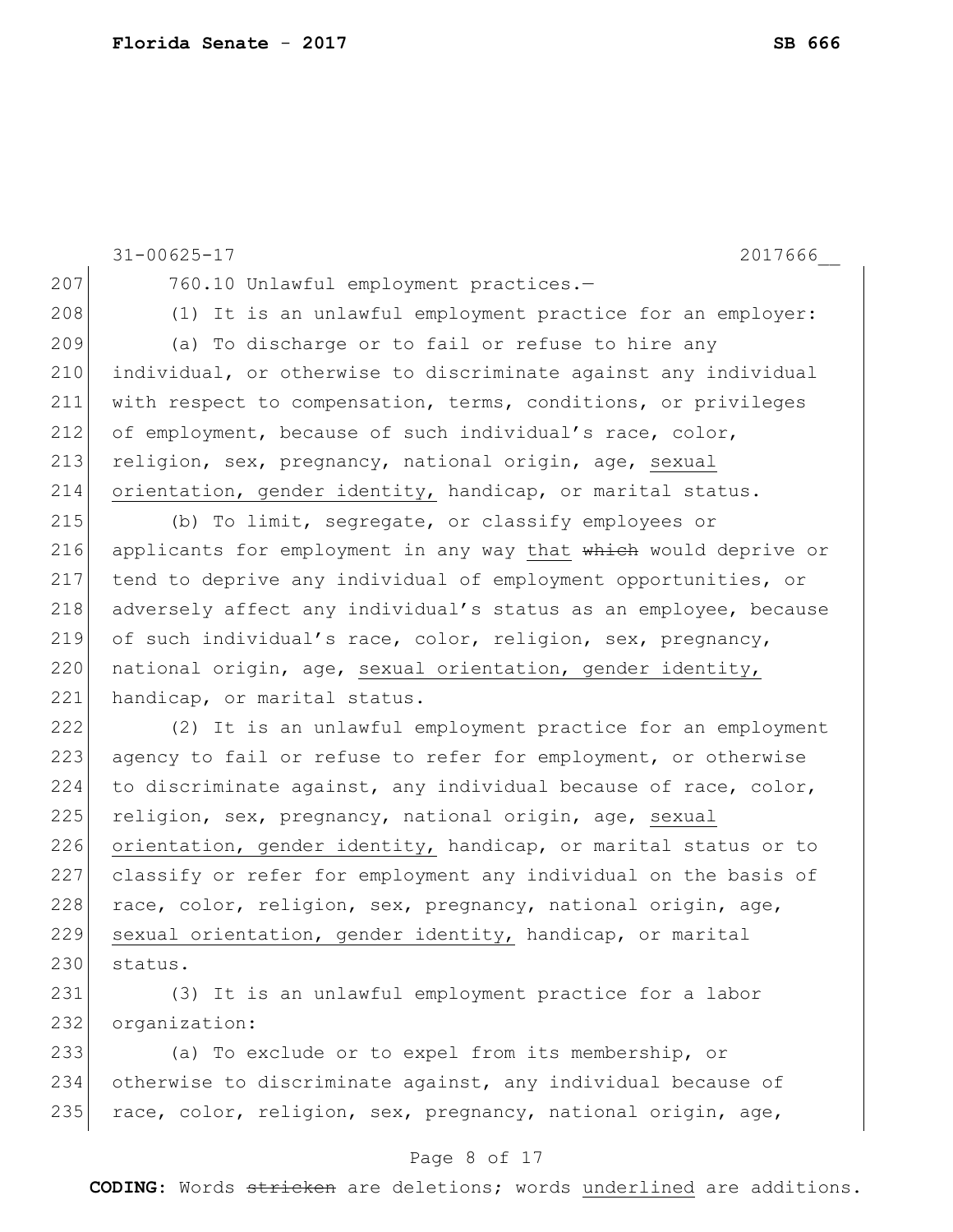```
31-00625-17 2017666__
236 sexual orientation, gender identity, handicap, or marital
237 status.
```
238 (b) To limit, segregate, or classify its membership or 239 applicants for membership, or to classify or fail or refuse to  $240$  refer for employment any individual, in any way that would 241 deprive or tend to deprive any individual of employment 242 opportunities, or adversely affect any individual's status as an 243 employee or as an applicant for employment, because of such 244 individual's race, color, religion, sex, pregnancy, national 245 origin, age, sexual orientation, gender identity, handicap, or 246 marital status.

247 (4) It is an unlawful employment practice for any employer, 248 labor organization, or joint labor-management committee 249 controlling apprenticeship or other training or retraining, 250 including on-the-job training programs, to discriminate against 251 any individual because of race, color, religion, sex, pregnancy, 252 national origin, age, sexual orientation, gender identity, 253 handicap, or marital status in admission to, or employment in, 254 any program established to provide apprenticeship or other 255 training.

256 (5) Whenever, in order to engage in a profession, 257 occupation, or trade, it is required that a person receive a 258 license, certification, or other credential; become a member or 259 an associate of any club, association, or other organization; $\tau$ 260 or pass any examination, it is an unlawful employment practice 261 for any person to discriminate against any other person seeking 262 such license, certification, or other credential;  $\tau$  seeking to 263 become a member or associate of such club, association, or other 264 organization;  $\tau$  or seeking to take or pass such examination,

### Page 9 of 17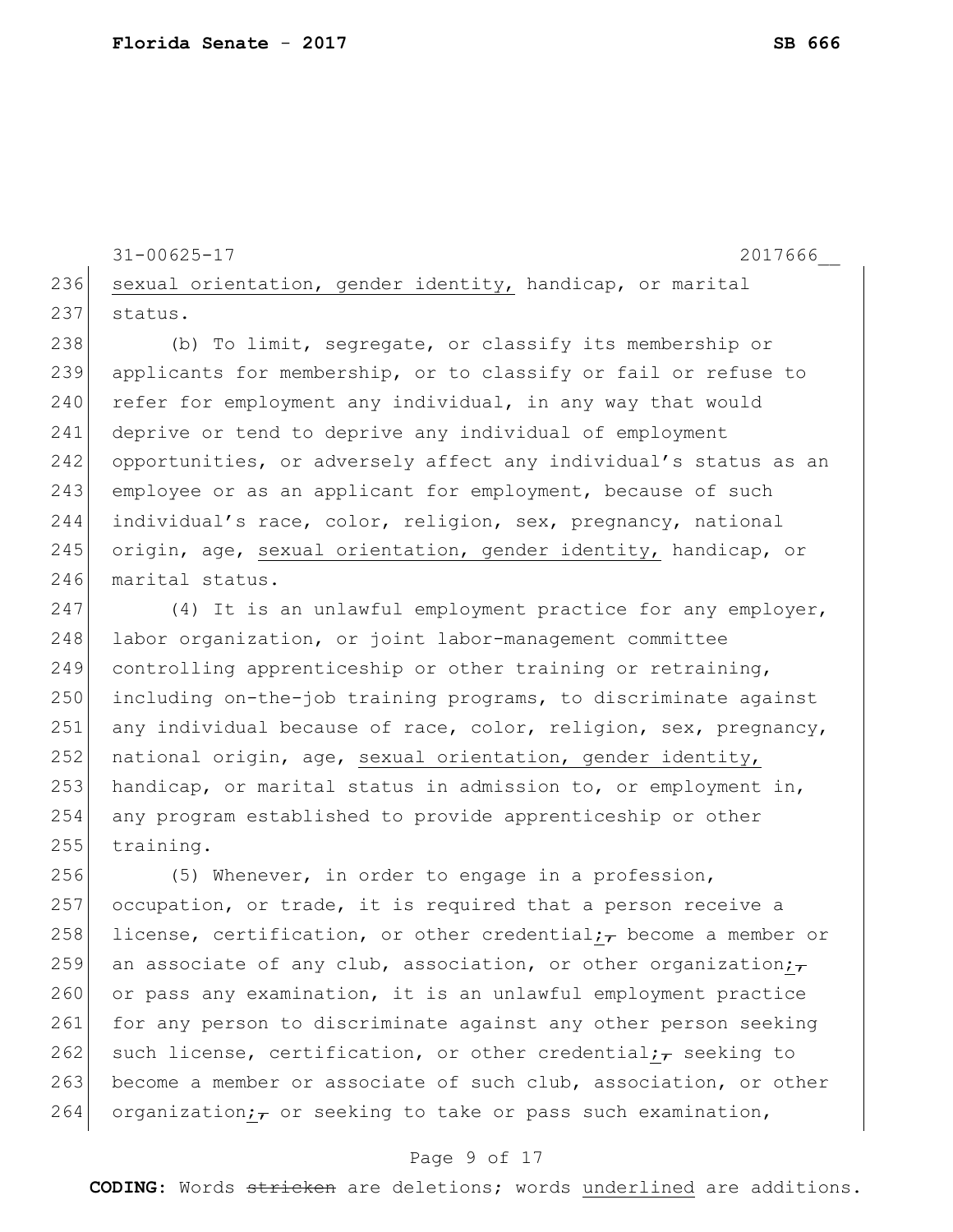31-00625-17 2017666\_\_ 265 because of such other person's race, color, religion, sex, 266 pregnancy, national origin, age, sexual orientation, gender 267 identity, handicap, or marital status. 268 (6) It is an unlawful employment practice for an employer, 269 a labor organization, an employment agency, or a joint labor-270 management committee to print, or cause to be printed or 271 published, any notice or advertisement relating to employment, 272 membership, classification, referral for employment, or 273 apprenticeship or other training which indicates, indicating any 274 preference, limitation, specification, or discrimination, based 275 on race, color, religion, sex, pregnancy, national origin, age, 276 sexual orientation, gender identity, absence of handicap, or 277 marital status. 278 (8) Notwithstanding any other provision of this section, it 279 is not an unlawful employment practice under ss. 760.01-760.10 280 for an employer, employment agency, labor organization, or joint 281 labor-management committee to: 282 (a) Take or fail to take any action on the basis of 283 religion, sex, pregnancy, national origin, age, sexual 284 orientation, gender identity, handicap, or marital status in 285 those certain instances in which religion, sex, condition of 286 pregnancy, national origin, age, sexual orientation, gender 287 identity, absence of a particular handicap, or marital status is 288 a bona fide occupational qualification reasonably necessary for

289 the performance of the particular employment to which such 290 action or inaction is related.

291 (9) (a) This section does  $\frac{1}{2}$  and  $\frac{1}{2}$  not apply to any religious 292 corporation, association, educational institution, or society 293 that which conditions opportunities in the area of employment or

### Page 10 of 17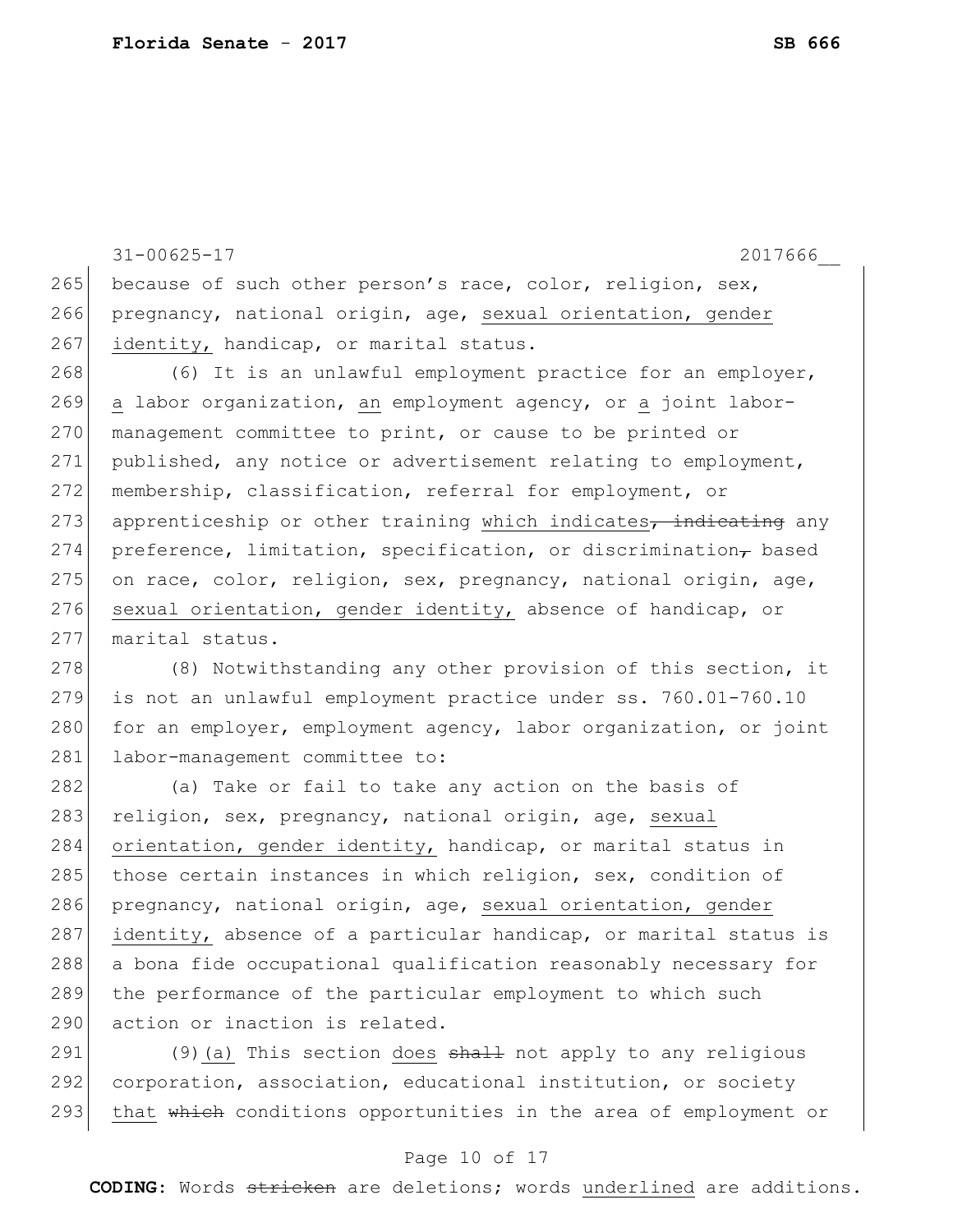|     | $31 - 00625 - 17$<br>2017666                                            |
|-----|-------------------------------------------------------------------------|
| 294 | public accommodation to members of that religious corporation,          |
| 295 | association, educational institution, or society or to persons          |
| 296 | who subscribe to its tenets or beliefs.                                 |
| 297 | (b) This section does shall not prohibit a religious                    |
| 298 | corporation, association, educational institution, or society           |
| 299 | from giving preference in employment to individuals of a                |
| 300 | particular religion to perform work connected with the carrying         |
| 301 | on by such corporations, associations, educational institutions,        |
| 302 | or societies of its various activities.                                 |
| 303 | (c) This section and s. 760.08 do not limit the free                    |
| 304 | exercise of religion guaranteed by the United States                    |
| 305 | Constitution and the State Constitution.                                |
| 306 | (10) Each employer, employment agency, and labor                        |
| 307 | organization shall post and keep posted in conspicuous places           |
| 308 | upon its premises a notice provided by the commission setting           |
| 309 | forth such information as the commission deems appropriate to           |
| 310 | effectuate the purposes of ss. 760.01-760.10.                           |
| 311 | Section 9. Section 760.22, Florida Statutes, is amended to              |
| 312 | read:                                                                   |
| 313 | 760.22 Definitions.—As used in this part <del>ss. 760.20-760.37</del> , |
| 314 | the term:                                                               |
| 315 | (1) "Commission" means the Florida Commission on Human                  |
| 316 | Relations.                                                              |
| 317 | (2) "Covered multifamily dwelling" means:                               |
| 318 | (a) A building that which consists of four or more units                |
| 319 | and has an elevator; or                                                 |
| 320 | (b) The ground floor units of a building that which                     |
| 321 | consists of four or more units and does not have an elevator.           |
| 322 | (3) "Discriminatory housing practice" means an act that is              |
|     | Page 11 of 17                                                           |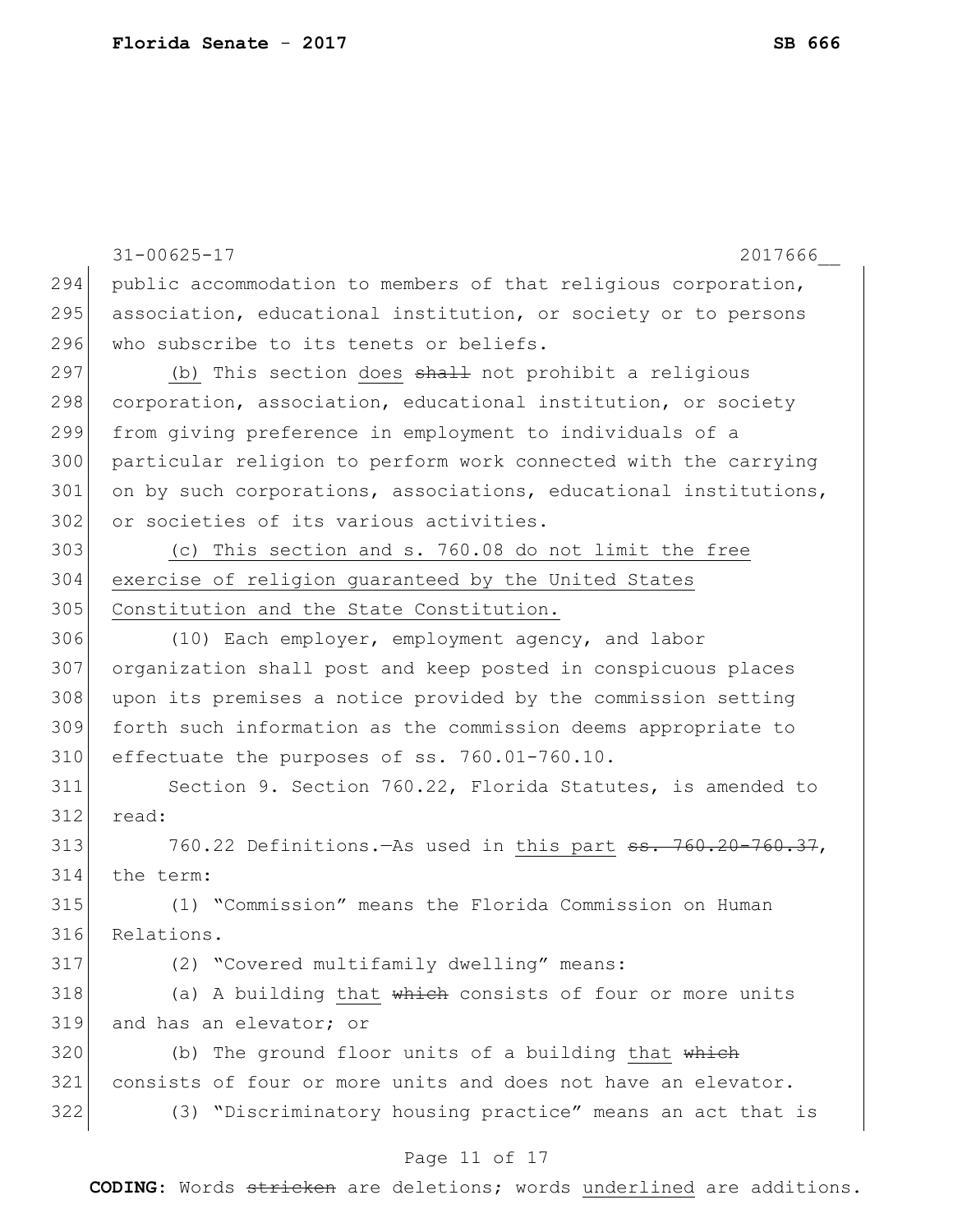|     | $31 - 00625 - 17$<br>2017666                                    |
|-----|-----------------------------------------------------------------|
| 323 | unlawful under the terms of this part ss. 760.20-760.37.        |
| 324 | (4) "Dwelling" means any building or structure, or portion      |
| 325 | thereof, which is occupied as, or designed or intended for      |
| 326 | occupancy as, a residence by one or more families, and any      |
| 327 | vacant land that which is offered for sale or lease for the     |
| 328 | construction or location on the land of any such building or    |
| 329 | structure, or portion thereof.                                  |
| 330 | (5) "Familial status" is established when an individual who     |
| 331 | has not attained the age of 18 years is domiciled with:         |
| 332 | (a) A parent or other person having legal custody of such       |
| 333 | individual; or                                                  |
| 334 | (b) A designee of a parent or other person having legal         |
| 335 | custody, with the written permission of such parent or other    |
| 336 | person.                                                         |
| 337 | (6) "Family" includes a single individual.                      |
| 338 | (7) "Gender identity" has the same meaning as provided in       |
| 339 | s. 760.02.                                                      |
| 340 | $(8)$ $(7)$ "Handicap" means:                                   |
| 341 | (a) A person has a physical or mental impairment that which     |
| 342 | substantially limits one or more major life activities for a    |
| 343 | person who has, or he or she has a record of having, or is      |
| 344 | regarded as having that, such physical or mental impairment; or |
| 345 | (b) A person has a developmental disability as defined in       |
| 346 | s. 393.063.                                                     |
| 347 | $(9)$ $(8)$ "Person" includes one or more individuals,          |
| 348 | corporations, partnerships, associations, labor organizations,  |
| 349 | legal representatives, mutual companies, joint-stock companies, |
| 350 | trusts, unincorporated organizations, trustees, trustees in     |
| 351 | bankruptcy, receivers, and fiduciaries.                         |
|     |                                                                 |

# Page 12 of 17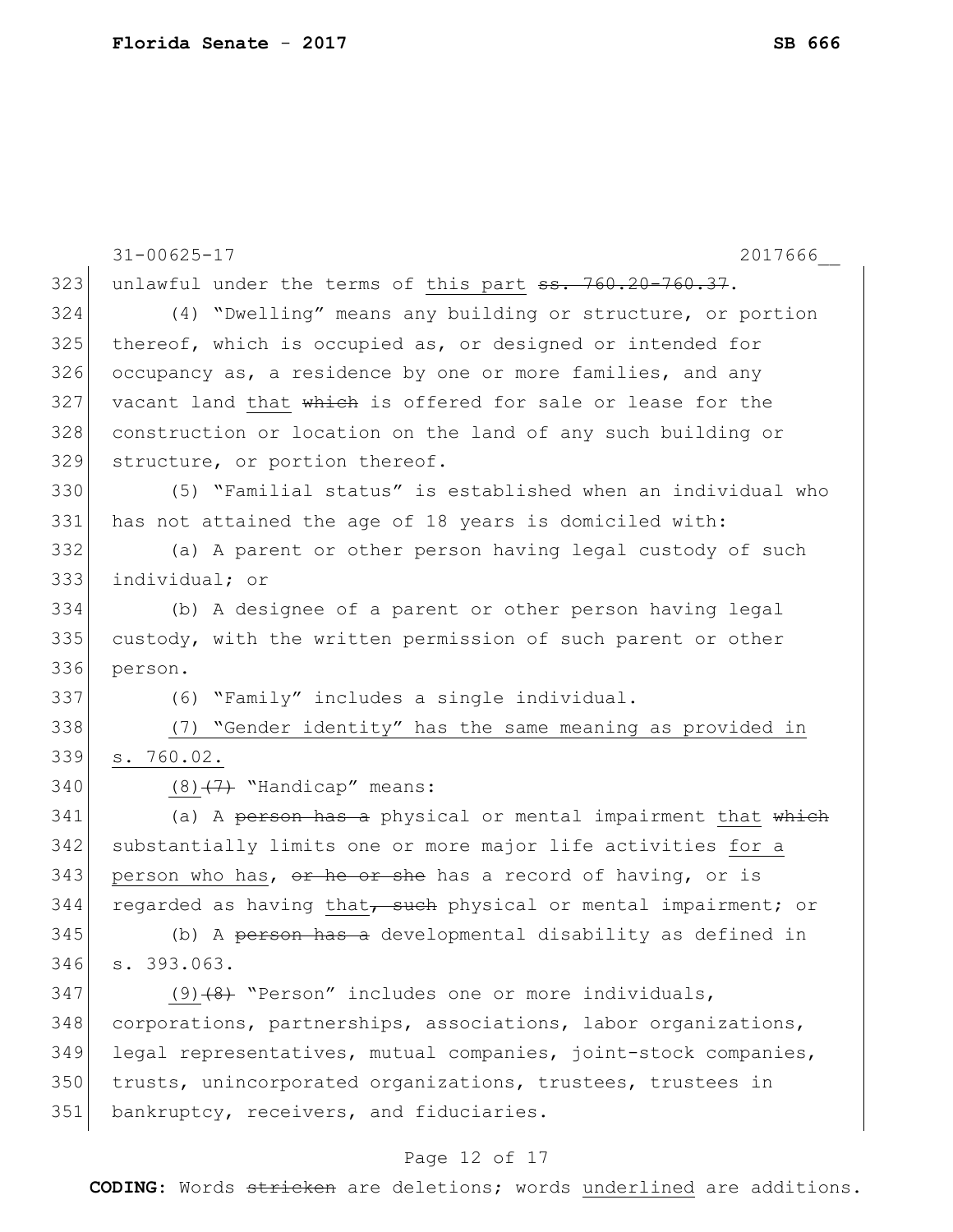|     | 2017666<br>$31 - 00625 - 17$                                     |
|-----|------------------------------------------------------------------|
| 352 | (10) "Sexual orientation" has the same meaning as provided       |
| 353 | in s. 760.02.                                                    |
| 354 | $(11)$ $(9)$ "Substantially equivalent" means an administrative  |
| 355 | subdivision of the State of Florida meeting the requirements of  |
| 356 | 24 C.F.R. part 115, s. 115.6.                                    |
| 357 | $(12)$ $(10)$ "To rent" includes to lease, to sublease, to let,  |
| 358 | and otherwise to grant for a consideration the right to occupy   |
| 359 | premises not owned by the occupant.                              |
| 360 | Section 10. Subsections (1) through (5) of section 760.23,       |
| 361 | Florida Statutes, are amended to read:                           |
| 362 | 760.23 Discrimination in the sale or rental of housing and       |
| 363 | other prohibited practices.-                                     |
| 364 | (1) It is unlawful to refuse to sell or rent after the           |
| 365 | making of a bona fide offer, to refuse to negotiate for the sale |
| 366 | or rental of, or otherwise to make unavailable or deny a         |
| 367 | dwelling to any person because of race, color, national origin,  |
| 368 | sex, sexual orientation, gender identity, handicap, familial     |
| 369 | status, or religion.                                             |
| 370 | (2) It is unlawful to discriminate against any person in         |
| 371 | the terms, conditions, or privileges of sale or rental of a      |
| 372 | dwelling, or in the provision of services or facilities in       |
| 373 | connection therewith, because of race, color, national origin,   |
| 374 | sex, sexual orientation, gender identity, handicap, familial     |
| 375 | status, or religion.                                             |
| 376 | (3) It is unlawful to make, print, or publish, or cause to       |
| 377 | be made, printed, or published, any notice, statement, or        |
| 378 | advertisement with respect to the sale or rental of a dwelling   |
| 379 | that indicates any preference, limitation, or discrimination     |
| 380 | based on race, color, national origin, sex, sexual orientation,  |
|     |                                                                  |

### Page 13 of 17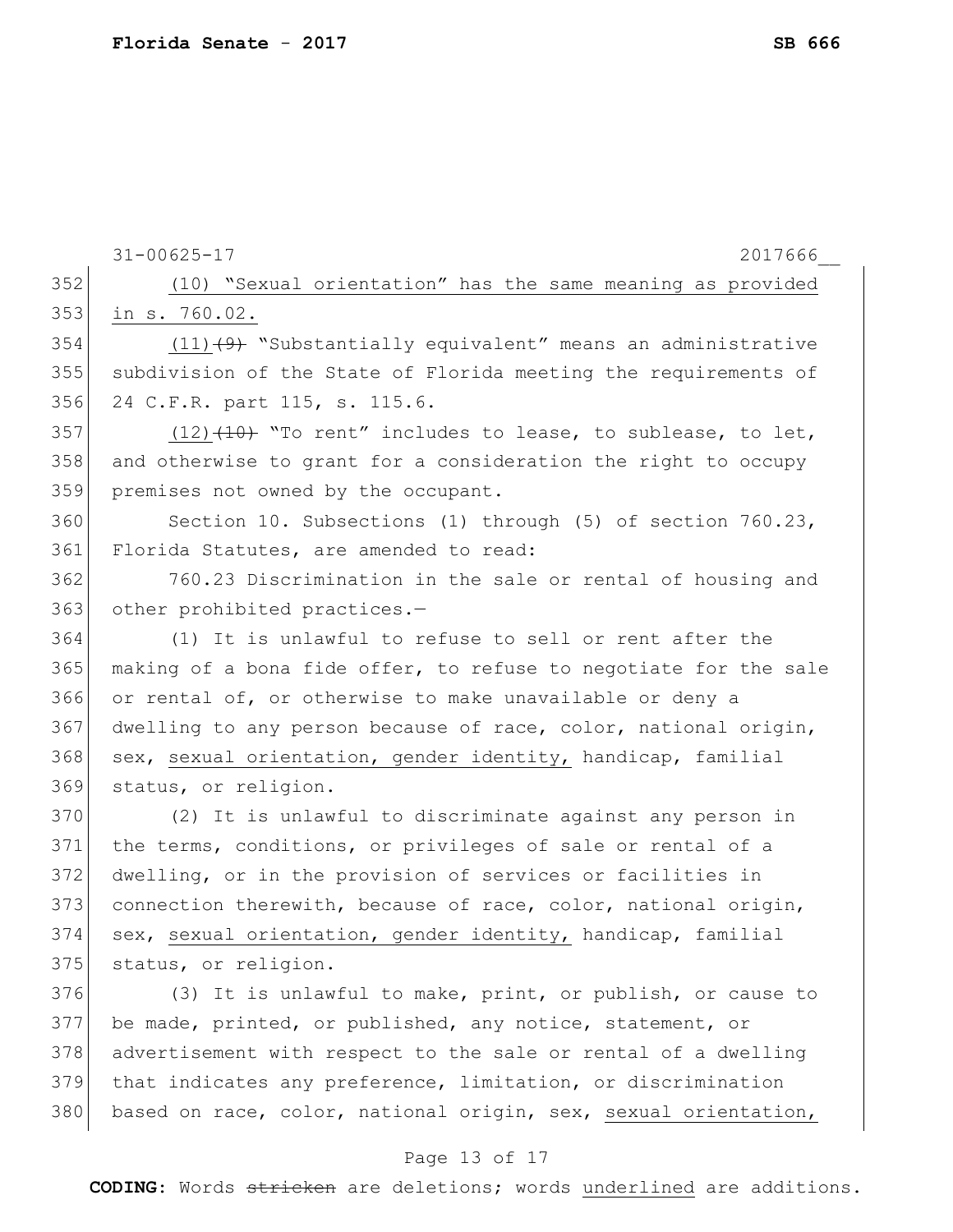31-00625-17 2017666\_\_ 381 gender identity, handicap, familial status, or religion or an 382 intention to make any such preference, limitation, or 383 discrimination. 384 (4) It is unlawful to represent to any person because of 385 race, color, national origin, sex, sexual orientation, gender 386 identity, handicap, familial status, or religion that any 387 dwelling is not available for inspection, sale, or rental when 388 such dwelling is in fact so available. 389 (5) It is unlawful, for profit, to induce or attempt to 390 induce any person to sell or rent any dwelling by a 391 representation regarding the entry or prospective entry into the 392 neighborhood of a person or persons of a particular race, color, 393 national origin, sex, sexual orientation, gender identity, 394 handicap, familial status, or religion. 395 Section 11. Section 760.24, Florida Statutes, is amended to 396 read: 397 760.24 Discrimination in the provision of brokerage  $398$  services.—It is unlawful to deny any person access to, or 399 membership or participation in, any multiple-listing service, 400 real estate brokers' organization, or other service, 401 organization, or facility relating to the business of selling or 402 renting dwellings, or to discriminate against him or her in the 403 terms or conditions of such access, membership, or 404 participation, because on account of race, color, national 405 origin, sex, sexual orientation, gender identity, handicap, 406 familial status, or religion. 407 Section 12. Subsection (1) and paragraph (a) of subsection 408 (2) of section 760.25, Florida Statutes, are amended to read: 409 760.25 Discrimination in the financing of housing or in

#### Page 14 of 17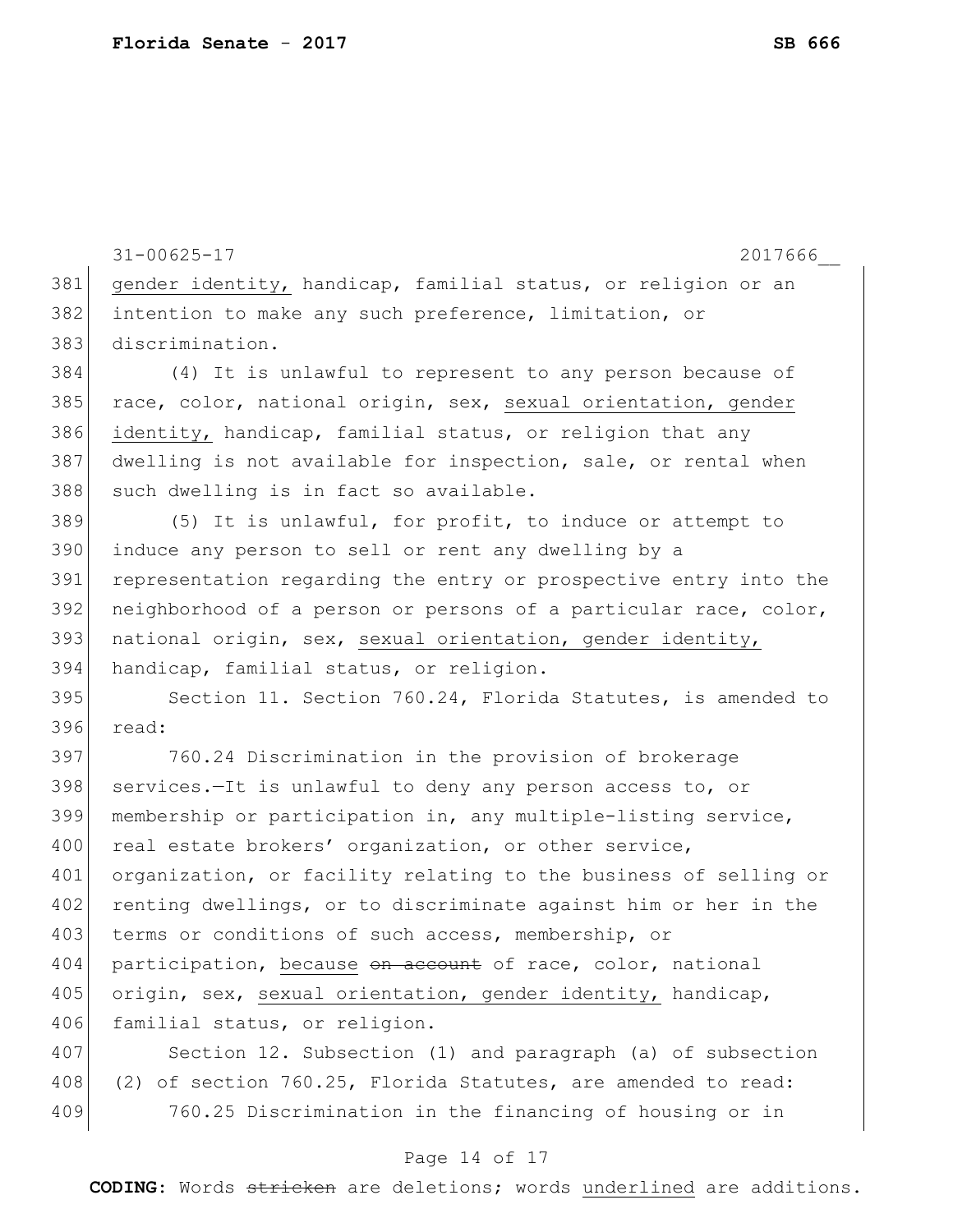31-00625-17 2017666\_\_ 410 residential real estate transactions.-411 (1) It is unlawful for any bank, building and loan 412 association, insurance company, or other corporation, 413 association, firm, or enterprise the business of which consists 414 in whole or in part of the making of commercial real estate 415 loans to deny a loan or other financial assistance to a person 416 applying for the loan for the purpose of purchasing, 417 constructing, improving, repairing, or maintaining a dwelling, 418 or to discriminate against him or her in the fixing of the 419 amount, interest rate, duration, or other term or condition of 420 such loan or other financial assistance, because of the race, 421 color, national origin, sex, sexual orientation, gender 422 identity, handicap, familial status, or religion of such person 423 or of any person associated with him or her in connection with 424 such loan or other financial assistance or the purposes of such  $425$  loan or other financial assistance, or because of the race, 426 color, national origin, sex, sexual orientation, gender 427 identity, handicap, familial status, or religion of the present 428 or prospective owners, lessees, tenants, or occupants of the 429 dwelling or dwellings in relation to which such loan or other 430 financial assistance is to be made or given. 431 (2)(a) It is unlawful for any person or entity whose

432 business includes engaging in residential real estate 433 transactions to discriminate against any person in making 434 available such a transaction, or in the terms or conditions of 435 such a transaction, because of race, color, national origin, 436 sex, sexual orientation, gender identity, handicap, familial 437 status, or religion.

438 Section 13. Section 760.26, Florida Statutes, is amended to

#### Page 15 of 17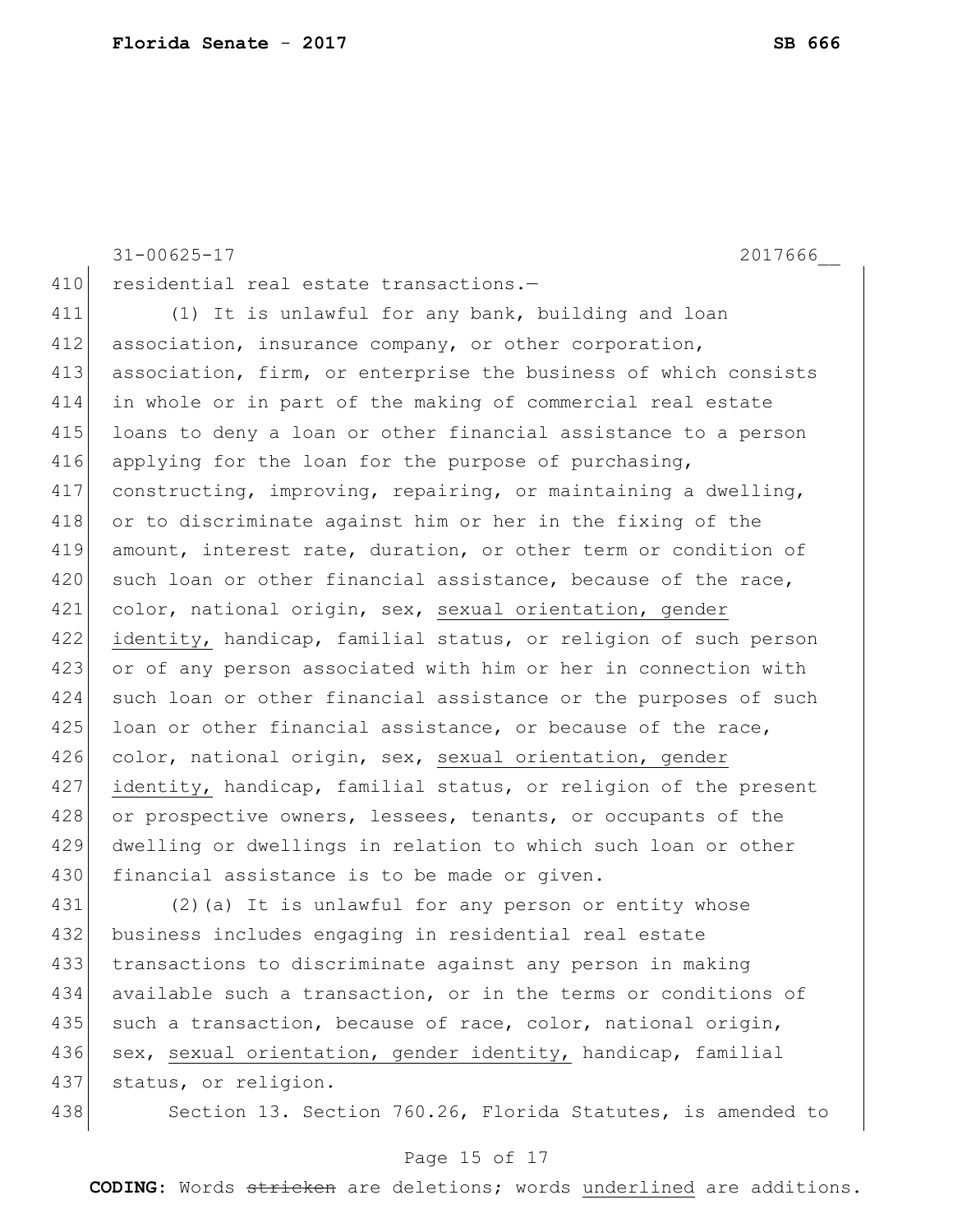|     | $31 - 00625 - 17$<br>2017666                                      |
|-----|-------------------------------------------------------------------|
| 439 | read:                                                             |
| 440 | 760.26 Prohibited discrimination in land use decisions and        |
| 441 | in permitting of development. - It is unlawful to discriminate in |
| 442 | land use decisions or in the permitting of development based on   |
| 443 | race, color, national origin, sex, sexual orientation, gender     |
| 444 | identity, disability, familial status, religion, or, except as    |
| 445 | otherwise provided by law, the source of financing of a           |
| 446 | development or proposed development.                              |
| 447 | Section 14. Paragraph (a) of subsection (5) of section            |
| 448 | 760.29, Florida Statutes, is amended to read:                     |
| 449 | 760.29 Exemptions.-                                               |
| 450 | (5) Nothing in ss. 760.20-760.37:                                 |
| 451 | (a) Prohibits a person engaged in the business of                 |
| 452 | furnishing appraisals of real property from taking into           |
| 453 | consideration factors other than race, color, national origin,    |
| 454 | sex, sexual orientation, gender identity, handicap, familial      |
| 455 | status, or religion.                                              |
| 456 | Section 15. Subsection (1) of section 760.60, Florida             |
| 457 | Statutes, is amended to read:                                     |
| 458 | 760.60 Discriminatory practices of certain clubs                  |
| 459 | prohibited; remedies.-                                            |
| 460 | (1) It is unlawful for a person to discriminate against any       |
| 461 | individual because of race, color, religion, gender, national     |
| 462 | origin, handicap, age above the age of 21, sexual orientation,    |
| 463 | gender identity, or marital status in evaluating an application   |
| 464 | for membership in a club that has more than 400 members, that     |
| 465 | provides regular meal service, and that regularly receives        |
| 466 | payment for dues, fees, use of space, facilities, services,       |
| 467 | meals, or beverages directly or indirectly from nonmembers for    |

# Page 16 of 17